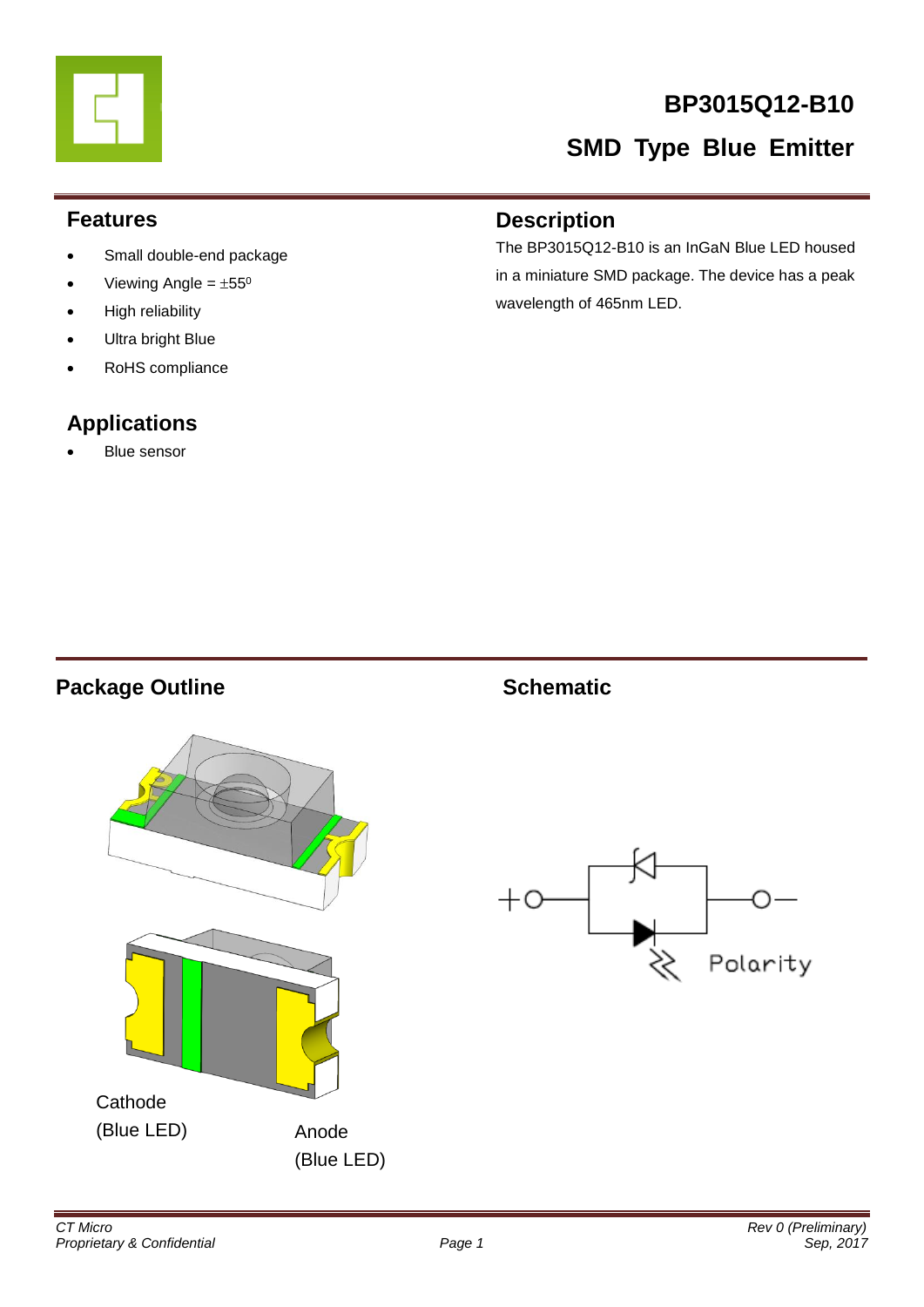

# **Absolute Maximum Rating at 25<sup>0</sup>C**

| <b>Symbol</b>                | <b>Parameters</b>                                        | <b>Ratings</b> | <b>Units</b> | <b>Notes</b> |
|------------------------------|----------------------------------------------------------|----------------|--------------|--------------|
| I۴                           | <b>Continuous Forward Current</b>                        | 20             | mA           |              |
| VR                           | Reverse Voltage                                          | 5              | V            |              |
| ${\mathsf T}_{\mathsf{opr}}$ | <b>Operating Temperature</b>                             | $-40 - +85$    | $^{0}C$      |              |
| ${\sf T}_{\sf stg}$          | Storage Temperature                                      | $-40 - +100$   | $\rm ^{0}C$  |              |
| $\mathsf{T}_{\mathsf{sol}}$  | <b>Soldering Temperature</b>                             | 260            | $^{0}C$      |              |
| $P_D$                        | Power Dissipation at (or below) 25℃ Free Air Temperature | 76             | mW           |              |

# **Electro-Optical Characteristics** *TA = 25°C (unless otherwise specified)*

### **Optical Characteristics**

| <b>Symbol</b> | <b>Parameters</b>       | <b>Test Conditions</b> | Min | Typ | Max | <b>Units</b> | <b>Notes</b> |
|---------------|-------------------------|------------------------|-----|-----|-----|--------------|--------------|
| Ιv            | Luminous Intensity      | $I_F = 5mA$            | 45  | ۰.  | 130 | mcd          | っ            |
| λp            | Peak Wavelength         | $I_F = 5mA$            | ۰   | 465 |     | nm           |              |
| λd            | Dominant Wavelength     | $I_F = 5mA$            | 465 | ۰   | 475 | nm           | 3            |
| Δλ            | Spectral Bandwidth      | $I_F = 5mA$            | ۰   | 17  |     | nm           |              |
| $\theta$ 1/2  | Angle of Half Intensity | $I_F = 5mA$            | -   | ±55 |     | deg          |              |

### **Electrical Characteristics**

| <b>Symbol</b>   | <b>Parameters</b>               | <b>Test Conditions</b> | Min | Typ  | <b>Max</b> | <b>Units</b> | <b>Notes</b> |
|-----------------|---------------------------------|------------------------|-----|------|------------|--------------|--------------|
|                 |                                 | $I_F=5mA$              | 2.4 | 2.65 | 3.0        |              |              |
| $V_F$           | <b>Blue LED Forward Voltage</b> | $I_F=20mA$             | 2.6 | ۰    | 3.8        |              |              |
| V <sub>FZ</sub> | Zener LED Forward Voltage       | $IFZ=20mA$             | 0.6 |      | 1.2        |              |              |

#### **Notes:**

- 1. Soldering time≦ 5 seconds.
- 2. Tolerance of Luminous intensity: ±10%

| <b>Bin Code</b> | o  | U   |
|-----------------|----|-----|
| Min             | 45 |     |
| Max             |    | 130 |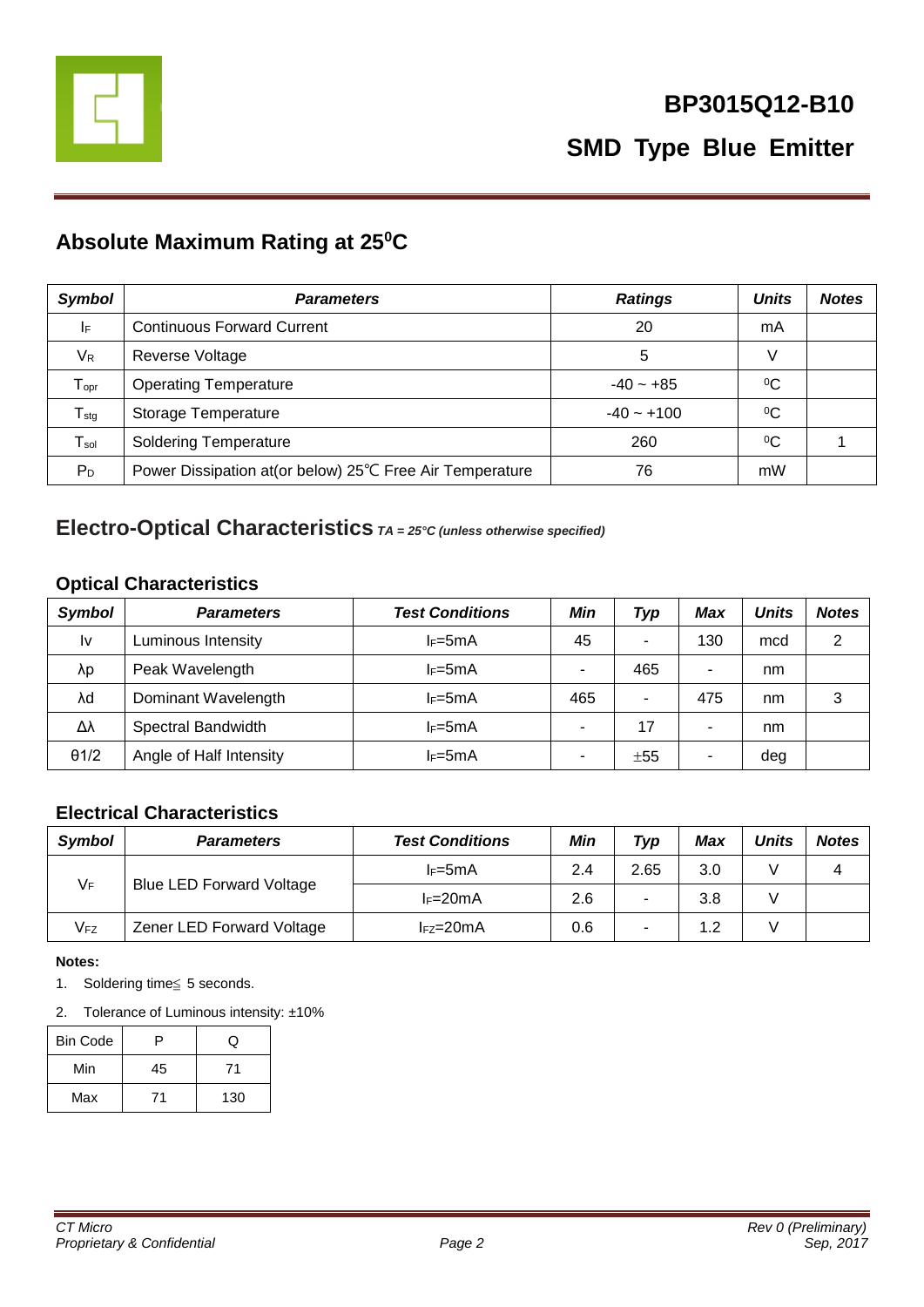

# **BP3015Q12-B10 SMD Type Blue Emitter**

3. Tolerance of Dominant Wavelength: ±1nm

| <b>Bin Code</b>                     | AB  | АC  |  |  |
|-------------------------------------|-----|-----|--|--|
| Min                                 | 465 | 470 |  |  |
| Max                                 | 470 | 475 |  |  |
| Tolerance of Forward Voltage: ±0.1V |     |     |  |  |

| <b>Bin Code</b> | D1  | D <sub>2</sub> | D <sub>3</sub> |  |  |
|-----------------|-----|----------------|----------------|--|--|
| Min             | 2.4 | 2.6            | 2.8            |  |  |
| Max             | 2.6 | 2.8            | 3.0            |  |  |

# **Typical Characteristic Curves**



Power Dissipation Vs Ambient Temperature



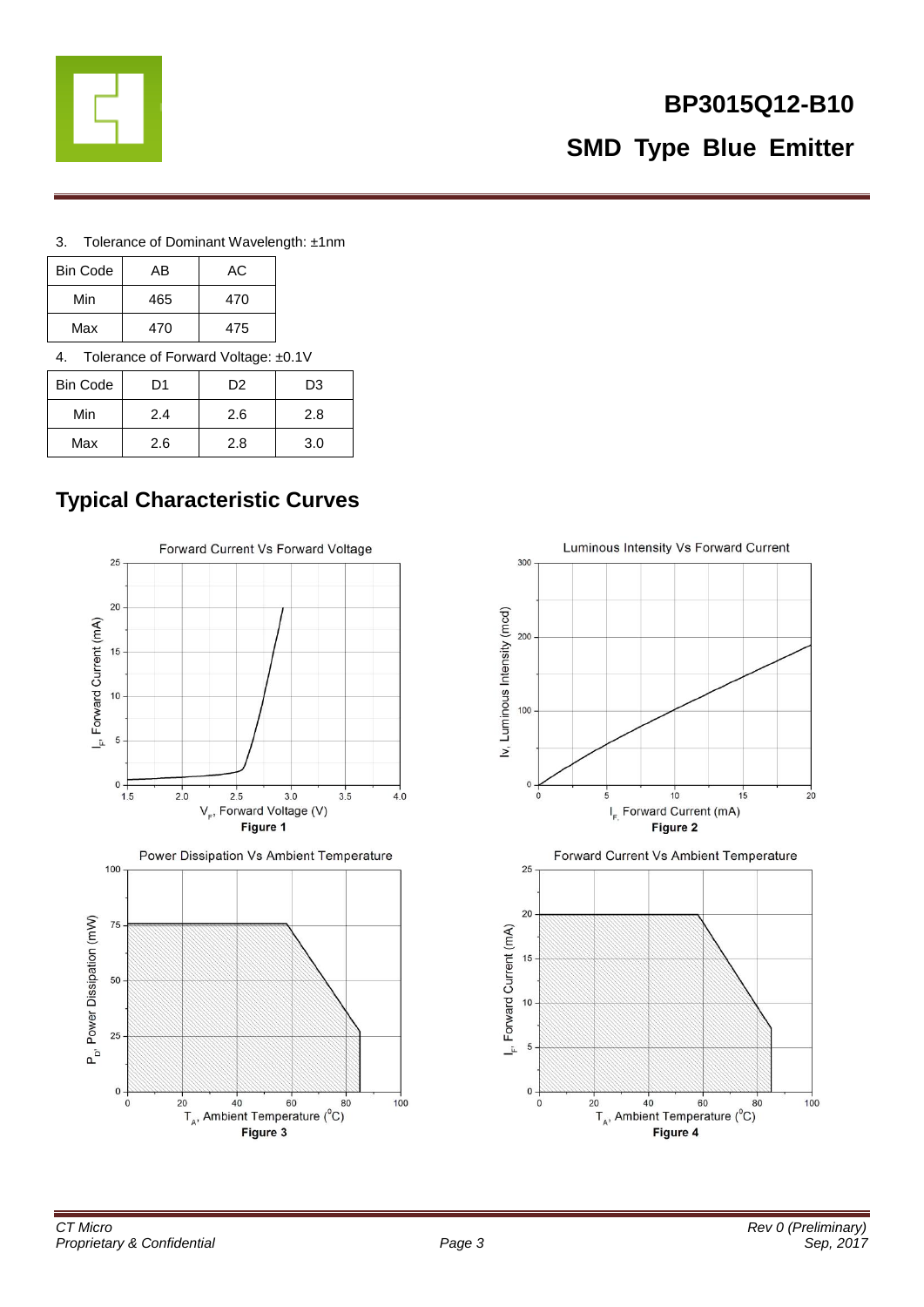

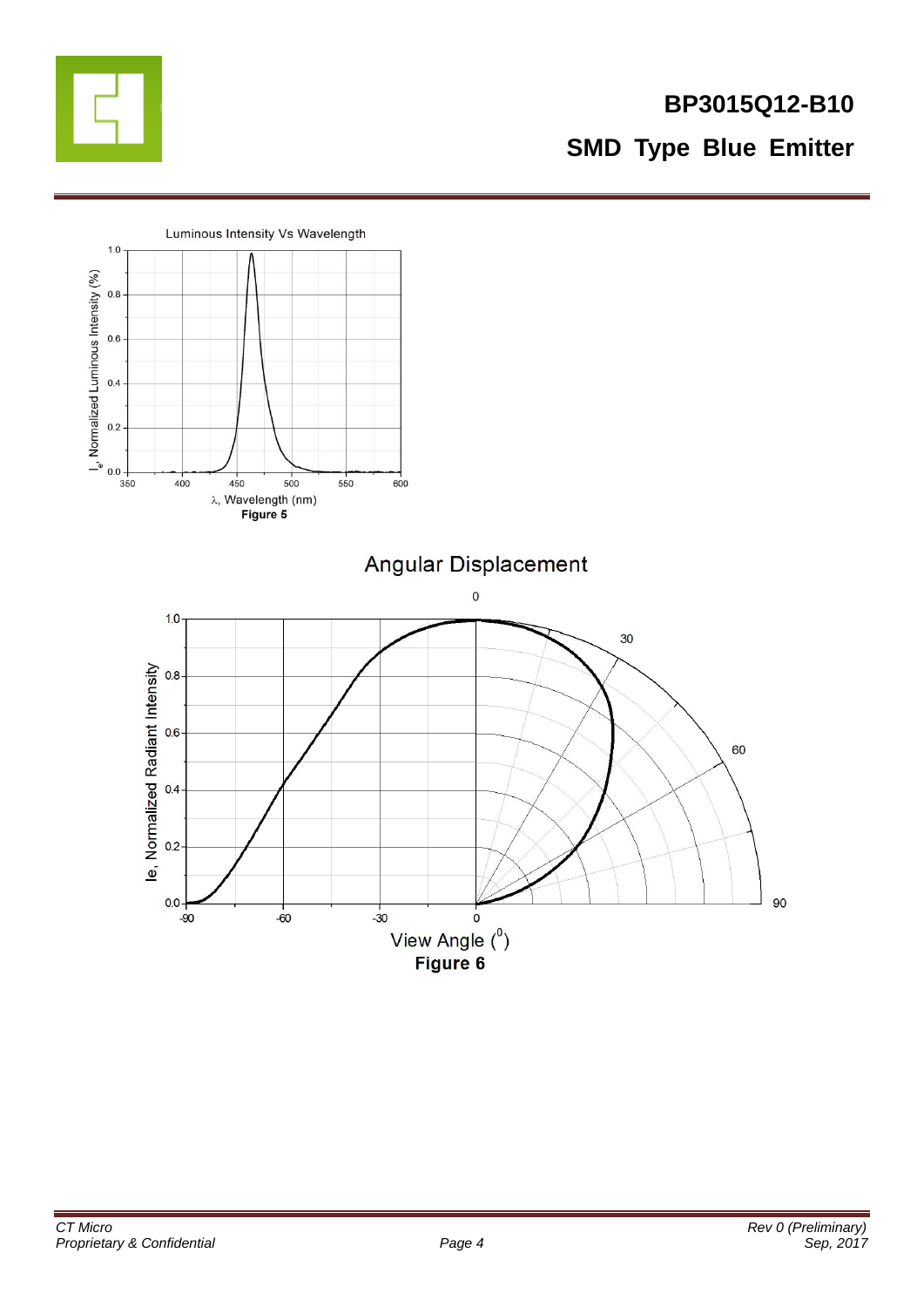

### **Package Dimension** *All dimensions are in mm, unless otherwise stated*



### **Recommended Soldering Mask** *All dimensions are in mm, unless otherwise stated*



### **Ordering Information**

| <b>Part Number</b> | <b>Description</b> | <b>Quantity</b> |
|--------------------|--------------------|-----------------|
| BP3015Q12-B10      | Tape & Reel        | 3000 pcs        |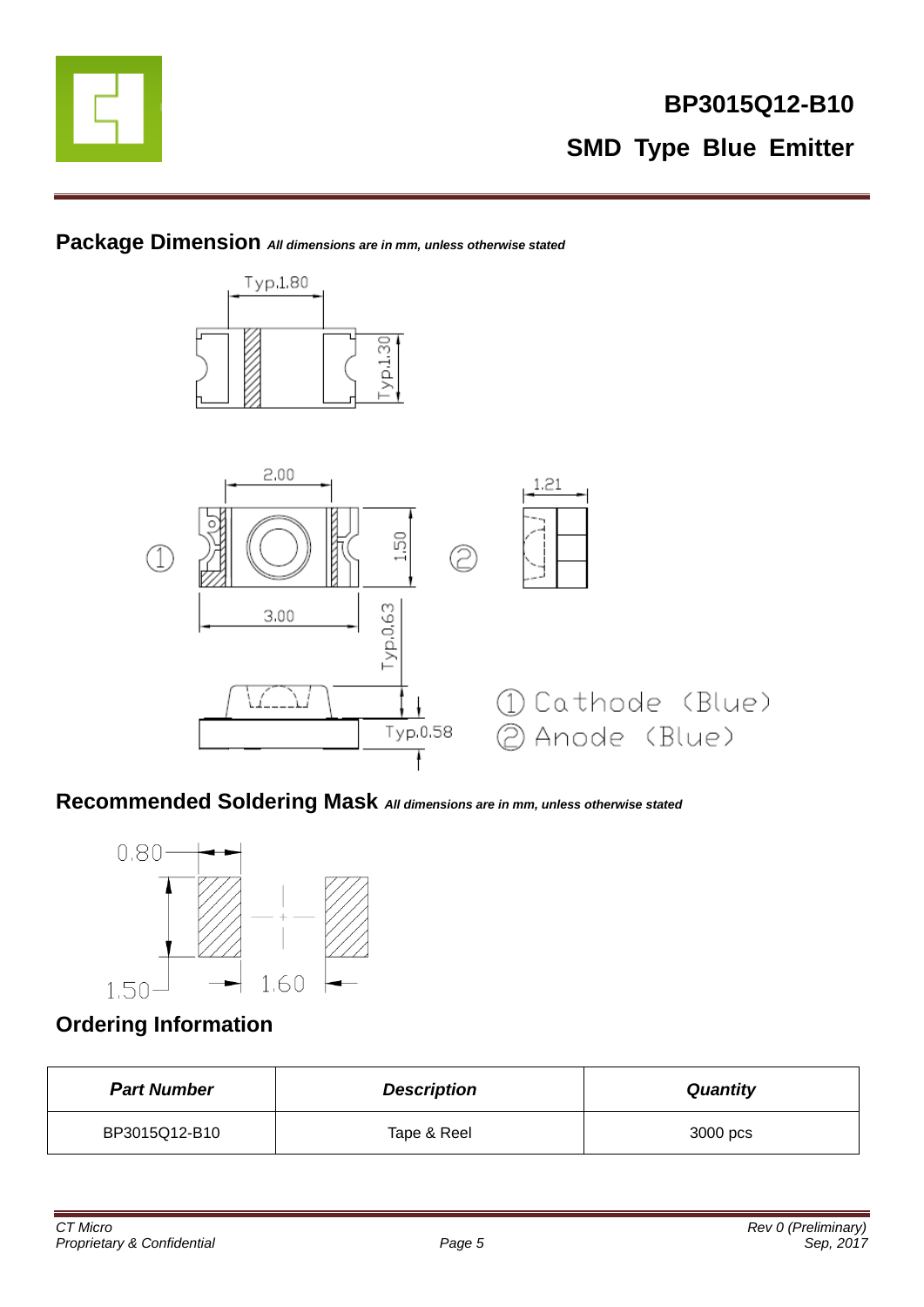



**Reel Dimension** *All dimensions are in mm, unless otherwise stated*

**Tape Dimension** *All dimensions are in mm, unless otherwise stated*

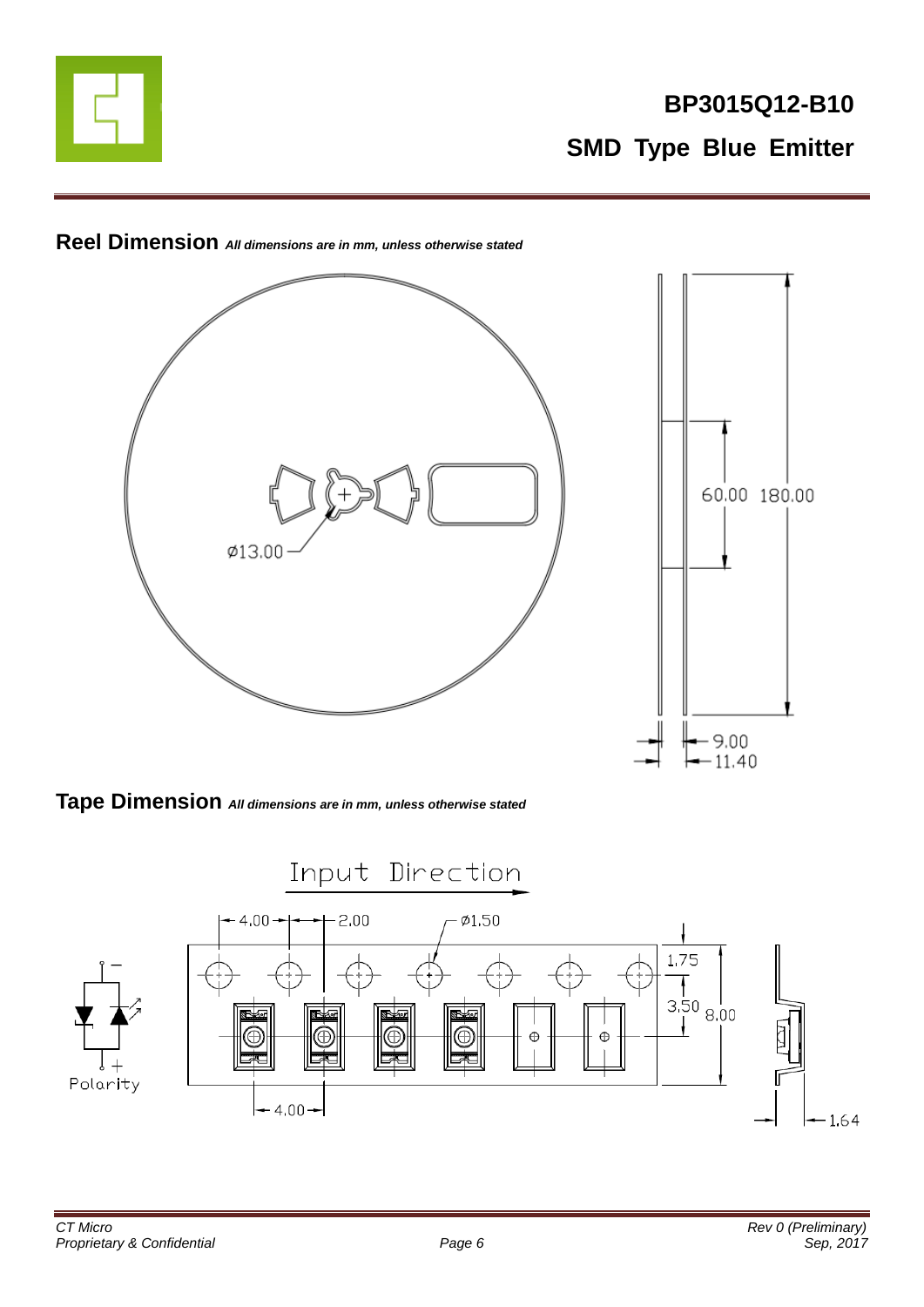

## **Label Form Specification**



Part no: CTM Production Number Serial no: Production Number Lot no: Lot number Q'ty: Packing Quantity Date Code: Manufacture Date Bin Code: Iv Ranks MADE IN CHINA: Production Place

# **Storage Condition**

- 1. Do not open moisture proof bag before the products are ready to use.
- 2. The moisture barrier bag should be stored at 30°C and 90%R.H. max. before opening. Shelf life of non-opened bag is 12 months after the bag sealing date.
- 3. After opening the moisture barrier bag floor life is 168h at 30°C/60%RH. max. Unused LEDs should be resealed into moisture barrier bag. (Refer to J-STD-020 Standard)
- 4. If the moisture absorbent material has faded away or the LEDs have exceeded the storage time, baking treatment should be performed using the J-STD-033 Standard conditions.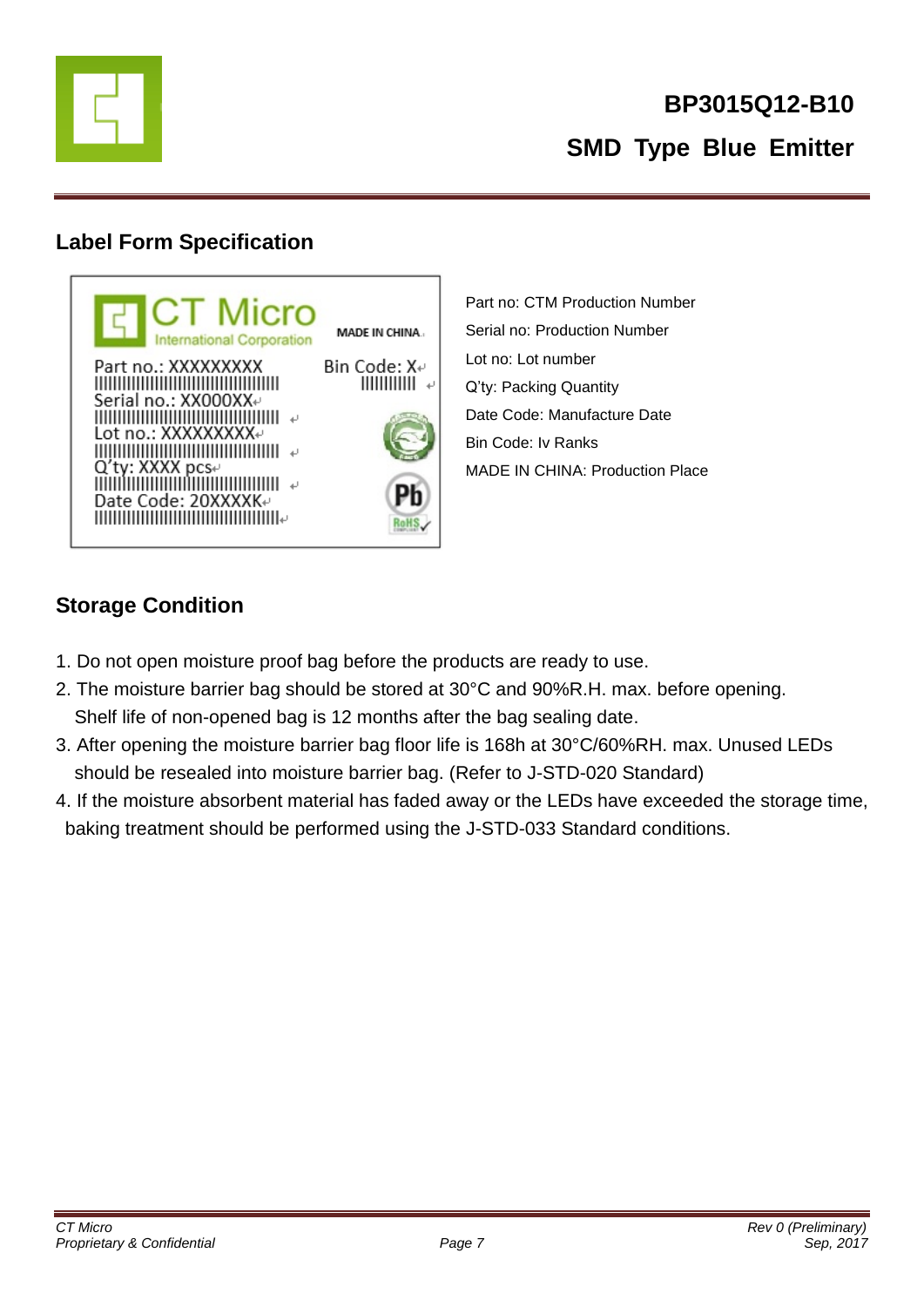

# **BP3015Q12-B10 SMD Type Blue Emitter**

### **Reflow Profile**



| <b>Profile Feature</b>                     | <b>Pb-Free Assembly Profile</b>                   |  |  |
|--------------------------------------------|---------------------------------------------------|--|--|
| Temperature Min. (Tsmin)                   | $150^{\circ}$ C                                   |  |  |
| Temperature Max. (Tsmax)                   | $200^{\circ}$ C                                   |  |  |
| Time (ts) from (Tsmin to Tsmax)            | 60-120 seconds                                    |  |  |
| Ramp-up Rate $(tL$ to t <sub>P</sub> )     | $3^{\circ}$ C/second max.                         |  |  |
| Liquidous Temperature $(T_L)$              | $217^{\circ}$ C                                   |  |  |
| Time $(t_L)$ Maintained Above $(T_L)$      | $60 - 150$ seconds                                |  |  |
| Peak Body Package Temperature              | $260^{\circ}$ C +0 $^{\circ}$ C / -5 $^{\circ}$ C |  |  |
| Time (t <sub>P</sub> ) within 5°C of 260°C | 30 seconds                                        |  |  |
| Ramp-down Rate ( $T_P$ to $T_L$ )          | 6°C/second max                                    |  |  |
| Time 25°C to Peak Temperature              | 8 minutes max.                                    |  |  |